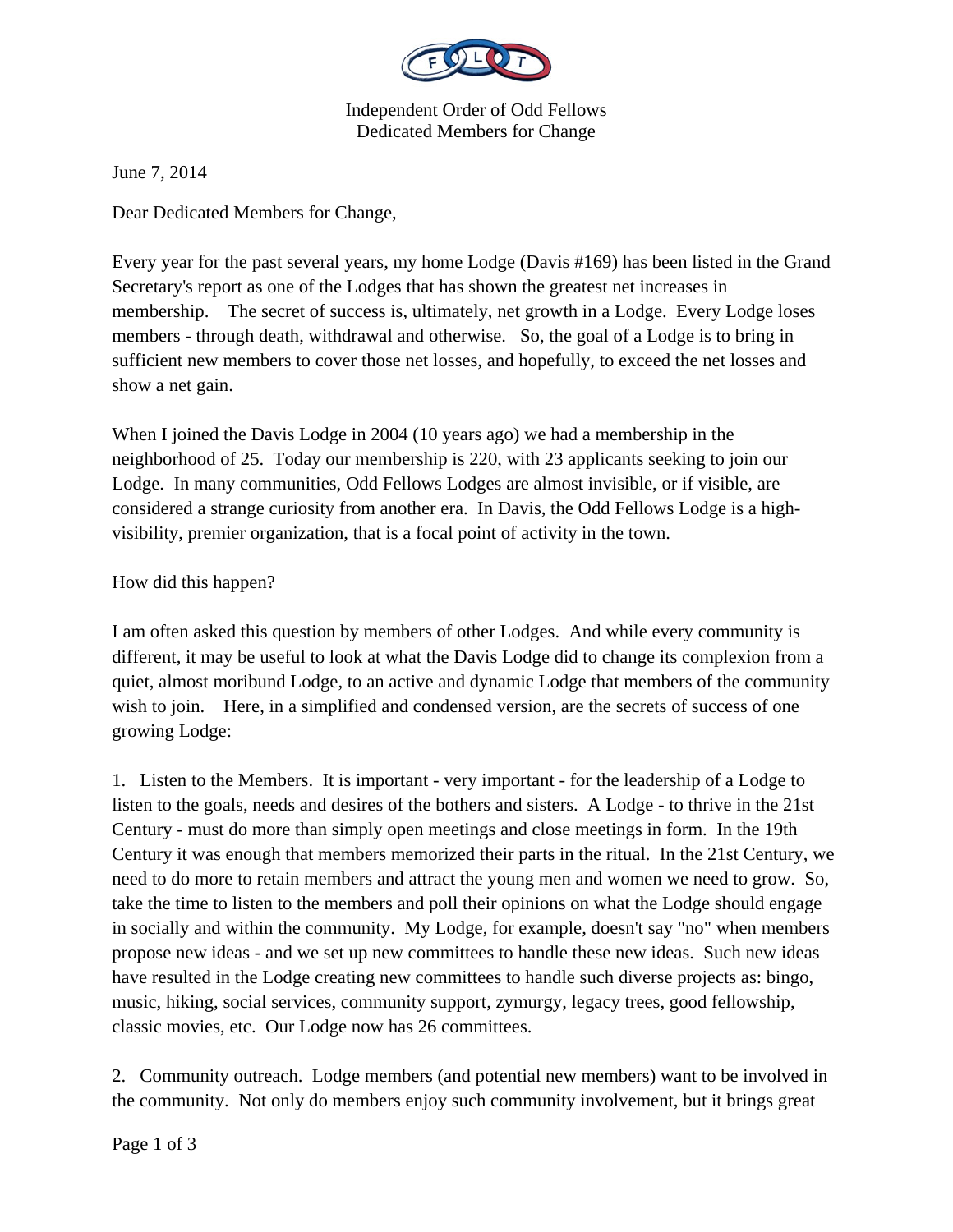

Independent Order of Odd Fellows Dedicated Members for Change

visibility to the Lodge and to Odd Fellowship. Significantly, every time my Lodge does a community activity, not only are we benefiting our town, but invariably folks come up to me to ask me about IOOF and about joining the Lodge. When our Lodge does Breakfast with Santa, Breakfast with the Bunny, a Taste of Davis, etc., this sort of dynamic takes place. Let me give you an example. Recently, one of our members suggested putting on a "DogtoberFest" to help raise money to purchase a new police dog to replace a retiring canine. It was a fun project that attracted hundreds of community members (and Lodge members) to the event at the Lodge Hall. Not only did everyone have a good time, and not only did we raise a significant amount of money for the new K-9, but a young couple who attended expressed great interest in the Lodge and submitted applications to join. That happens a lot.

3. Social activities. Let's face it. We are a fraternal order. Fraternal orders are meant to have a social component. Heck, when Odd Fellowship started in Merry Olde England, the brothers met in pubs to dine and drink and socialize. Not only are these social functions enjoyable for the membership, but they are important in attracting the young men and women of this Century. So, let the ideas flow and don't be too quick to say "no". Some social activities take time to organize and some are pretty simple - but it's important to allow your Lodge to become a social center for your Lodge members. As an example, my Lodge has a "club night" once every week where members can drop in and socialize - we offer dinner during this evening, as well as activities such as "trivia night" or "poker night" or "bunco night". My Lodge offers an annual Halloween costume party, an OddtoberFest, wine country trips for members and friends, etc. Again, let your imagination be your guide.

4. Recognition of history. We are an ancient and storied fraternity. Let's never forget our history, which makes us unique and which is of considerable interest to many potential new members. My Lodge has recognized that history by decorating our Lodge Hall with memorabilia of Odd Fellowship, and actually creating a small museum with cabinets displaying Odd Fellows paraphernalia, ribbons, pins, jewels and the like. These items make great conversation starters with visitors. When we give tours of our Lodge Hall, we have a tri-fold brochure that we provide to visitors which tells them about the Order, about our Lodge, and about the social and community things that we do.

5. Upgrading the Lodge Hall. Not every Lodge can afford to do this. On the other hand, no Lodge can afford not to do this. I remember peeking into the window of my Lodge before I joined (I had to peek into the window as the Lodge was rarely open). All I could see was some dingy carpet, some horrible green paint and a chair lift on the railing. What sort of message does that send to prospective new members? Take some time to upgrade and remodel. A fresh coat of paint can do wonders. The Grand Lodge is always available if your Lodge wishes to negotiate